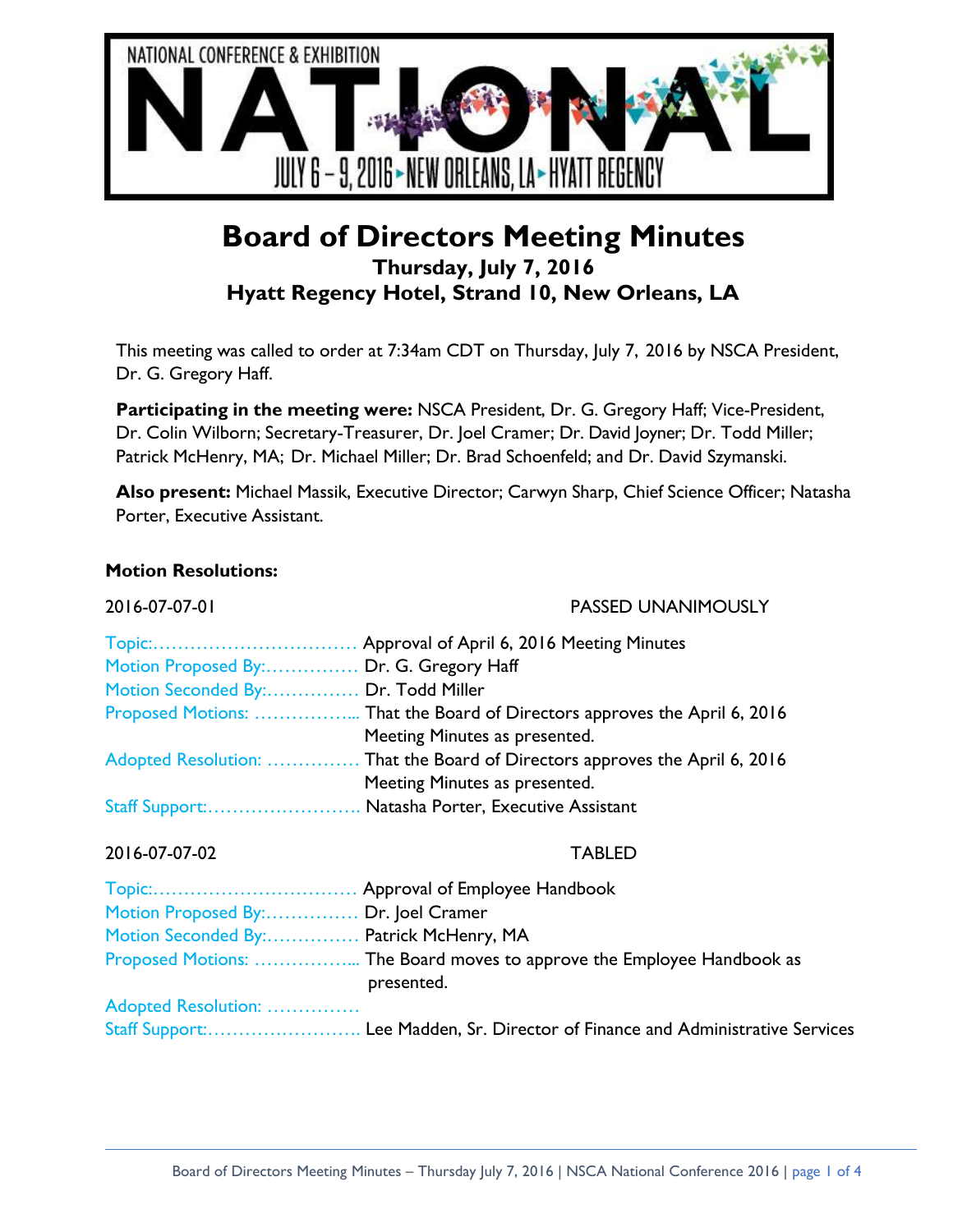

# 2016-07-07-03 PASSED UNANIMOUSLY

| Motion Proposed By: Dr. Joel Cramer<br>Motion Seconded By:  Dr. David Szymanski | Proposed Motions:  The Board moves that NSCA sell the shares of MetLife stock<br>held in the name of NSCA Certification Commission.<br>Adopted Resolution:  The Board moves that NSCA sell the shares of MetLife stock<br>held in the name of NSCA Certification Commission. |
|---------------------------------------------------------------------------------|------------------------------------------------------------------------------------------------------------------------------------------------------------------------------------------------------------------------------------------------------------------------------|
|                                                                                 |                                                                                                                                                                                                                                                                              |
| 2016-07-07-04                                                                   | <b>PASSED UNANIMOUSLY</b>                                                                                                                                                                                                                                                    |
|                                                                                 | Conference, & TSAC-F Exam Development                                                                                                                                                                                                                                        |
| Motion Proposed By: Dr. G. Gregory Haff                                         |                                                                                                                                                                                                                                                                              |
| Motion Seconded By:  Dr. Brad Schoenfeld                                        |                                                                                                                                                                                                                                                                              |
|                                                                                 | Proposed Motions:  That the Board of Directors approves the new Women's                                                                                                                                                                                                      |
|                                                                                 | Committee members, Conference Committee members and                                                                                                                                                                                                                          |
|                                                                                 | TSAC-F Exam Development Chair.                                                                                                                                                                                                                                               |
| Adopted Resolution:                                                             | That the Board of Directors approves the new Women's<br>Committee members, Conference committee members and                                                                                                                                                                  |
|                                                                                 | TSAC-F Exam Development Chair.                                                                                                                                                                                                                                               |
|                                                                                 | Staff Support: Michael Massik, Executive Director                                                                                                                                                                                                                            |
|                                                                                 |                                                                                                                                                                                                                                                                              |
| 2016-07-07-05                                                                   | <b>PASSED UNANIMOUSLY</b>                                                                                                                                                                                                                                                    |
|                                                                                 |                                                                                                                                                                                                                                                                              |
|                                                                                 | settings                                                                                                                                                                                                                                                                     |
| Motion Proposed By: Patrick McHenry, MA                                         |                                                                                                                                                                                                                                                                              |
| Motion Seconded By:  Dr. Todd Miller                                            |                                                                                                                                                                                                                                                                              |
|                                                                                 | Proposed Motions:  That the Board form a working group of NSCA members to                                                                                                                                                                                                    |
|                                                                                 | develop materials and programs that will support our<br>community in advocating for certified strength and                                                                                                                                                                   |
|                                                                                 | conditioning coaches in the secondary school setting.                                                                                                                                                                                                                        |
| Adopted Resolution:                                                             | That the Board form a working group of NSCA members to                                                                                                                                                                                                                       |
|                                                                                 | develop materials and programs that will support our                                                                                                                                                                                                                         |
|                                                                                 | community in advocating for certified strength and                                                                                                                                                                                                                           |
|                                                                                 | conditioning coaches in the secondary school setting.                                                                                                                                                                                                                        |
| Staff Support:                                                                  | Keith Cinea, Publications and Education Director                                                                                                                                                                                                                             |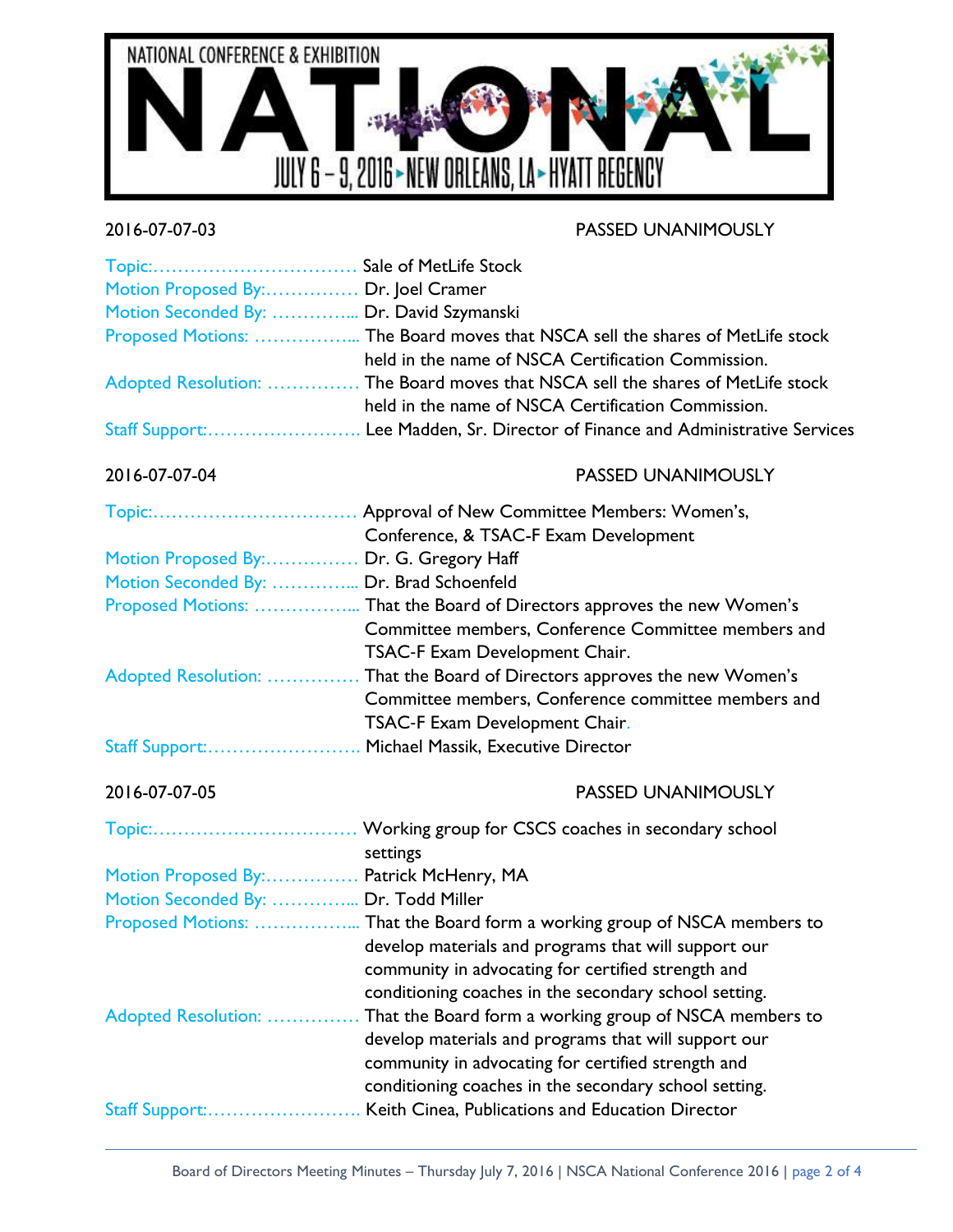

## 2016-07-07-06 - AMENDED PASSED UNANIMOUSLY

|                                          | Motion Proposed By: Original and Amended by Dr. Joel Cramer                                                |
|------------------------------------------|------------------------------------------------------------------------------------------------------------|
|                                          | Motion Seconded By:  Original - Dr. Michael Miller / Amended - Patrick McHenry, MA                         |
|                                          | Handbook.                                                                                                  |
|                                          | Adopted Resolution:  That the Board approves the NSCA Volunteer Handbook<br>pending legal counsel signoff. |
|                                          | Staff Support: Scott Douglas, Sr. Director of Membership & Business<br>Development                         |
| 2016-07-07-07 - AMENDED                  | PASSED BY A VOTE OF 7,<br>I RECUSAL (Dr. Joel Cramer)                                                      |
|                                          | I ABSTAIN (Dr. Brad Schoenfeld)                                                                            |
|                                          | Motion Proposed By: Original - Dr. David Szymanski / Amended - Dr. G. Gregory                              |
|                                          | Haff                                                                                                       |
|                                          | Motion Seconded By:  Original - Dr. Todd Miller / Amended - Dr. G. Gregory<br>Haff                         |
|                                          | Proposed Motions:  That the Board of Directors approves Dr. Abbie Smith-Ryan,                              |
|                                          | Dr. Chad Kerksick, and Dr. Steve Bliss as 2016 Fellows of the                                              |
|                                          | NSCA as recommended by the Fellow Review<br>Committee.                                                     |
|                                          | Adopted Resolution:  That the Board of Directors approves Dr. Abbie Smith-Ryan<br>as a Fellow of the NSCA. |
|                                          | Staff Support: Lee Madden, Sr. Director of Finance and Administrative Services                             |
| 2016-07-07-08 - AMENDED                  | PASSED BY A VOTE OF 6,                                                                                     |
|                                          | 2 RECUSAL (Dr. Joel Cramer and<br>Dr. David Joyner) and I ABSTAIN<br>(Dr. Colin Wilborn)                   |
|                                          |                                                                                                            |
| Motion Proposed By: Dr. Colin Wilborn    |                                                                                                            |
| Motion Seconded By:  Patrick McHenry, MA |                                                                                                            |
|                                          | Proposed Motions:  That the Board of Directors approves to separate the                                    |
|                                          | Research and Education Committee to a Research                                                             |
|                                          | Committee and an Education Committee.                                                                      |

Adopted Resolution: …………… That the Board of Directors approves to separate the